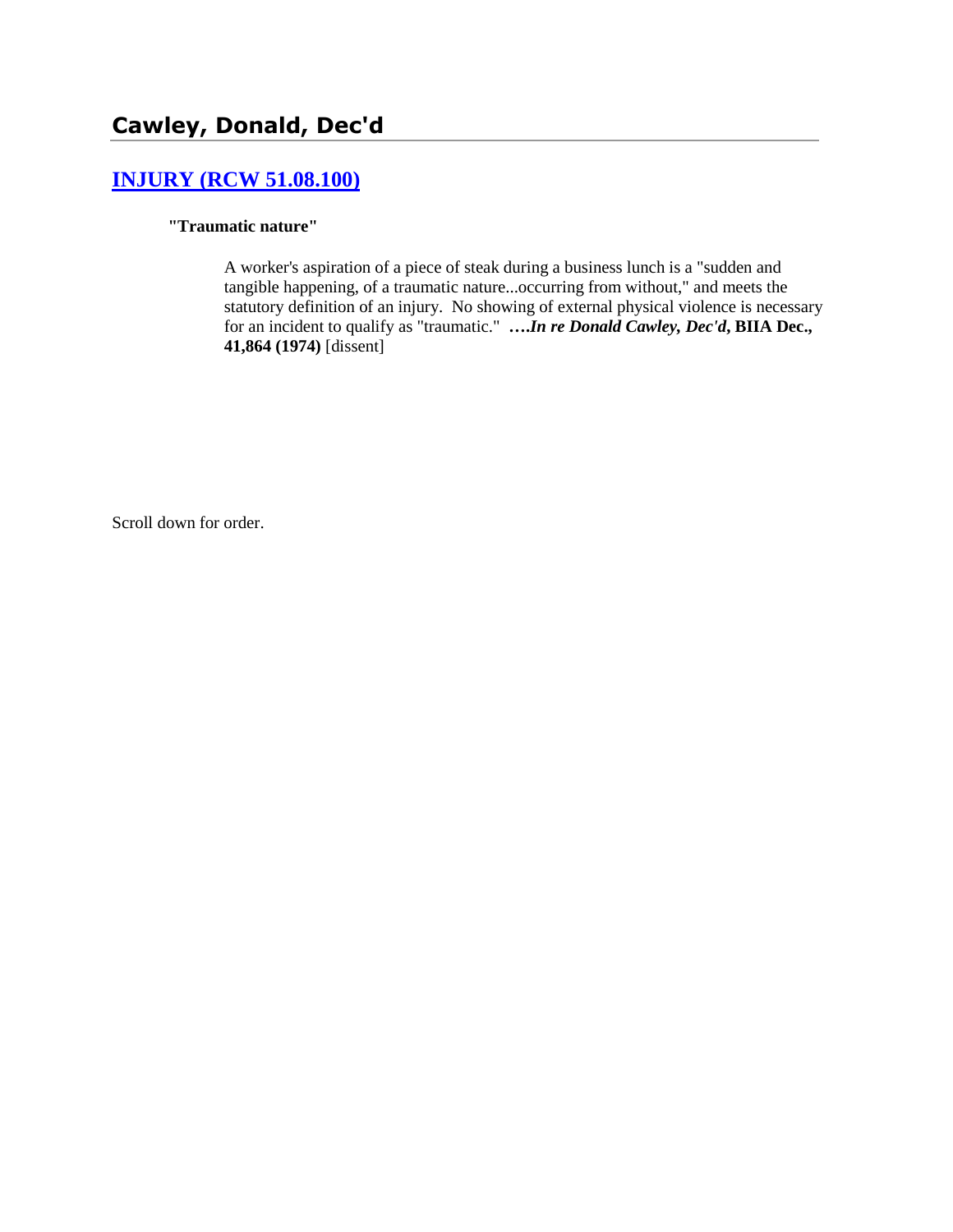### **BEFORE THE BOARD OF INDUSTRIAL INSURANCE APPEALS STATE OF WASHINGTON**

**)**

**IN RE: DONALD V. CAWLEY, DEC'D ) DOCKET NO. 41,864**

**CLAIM NO. G352351 ) DECISION AND ORDER**

APPEARANCES:

Widow-petitioner, Wanita Cawley, by Short, Cressman, Cable and McInerney, Jr., per Kenneth Short

Employer, Andy's Travel Center, Inc., None

Department of Labor and Industries, by The Attorney general, per Gayle Barry, Assistant

This is an appeal filed by the widow-petitioner on December 13, 1972, from an order of the Department of Labor and Industries dated November 6, 1972, which rejected the claim for a widow's pension on the grounds that the death of the deceased workman was not due to an injury as that term is defined in the Workmen's Compensation Act. **REVERSED AND REMANDED**.

# **DECISION**

Pursuant to RCW 51.52.104 and RCW 51.52.106, this matter is before the Board for review and decision on a timely Petition for Review filed by the widow-petitioner to a Proposed Decision and Order issued by a hearing examiner for this Board on April 12, 1973, in which the order of the Department dated November 6, 1972 was sustained.

The issue presented by this appeal and the evidence presented by the parties are adequately set forth in our hearing examiner's Proposed Decision and Order. The facts are quite simply stated. The deceased workman was the general manager of his own travel agency, with proper elective employer coverage for himself under the Workmen's Compensation Act. On September 20, 1972, at about 2:05 p.m., while engaged in a business conference lunch, he choked on a piece of steak which he had placed in his mouth, and died from asphyxiation resulting from airway obstruction by the piece of meat. The sole legal issue is whether this fatal incident constituted an injury within the meaning of our Act--specifically, the definition of "injury" as set forth in RCW 51.08.100: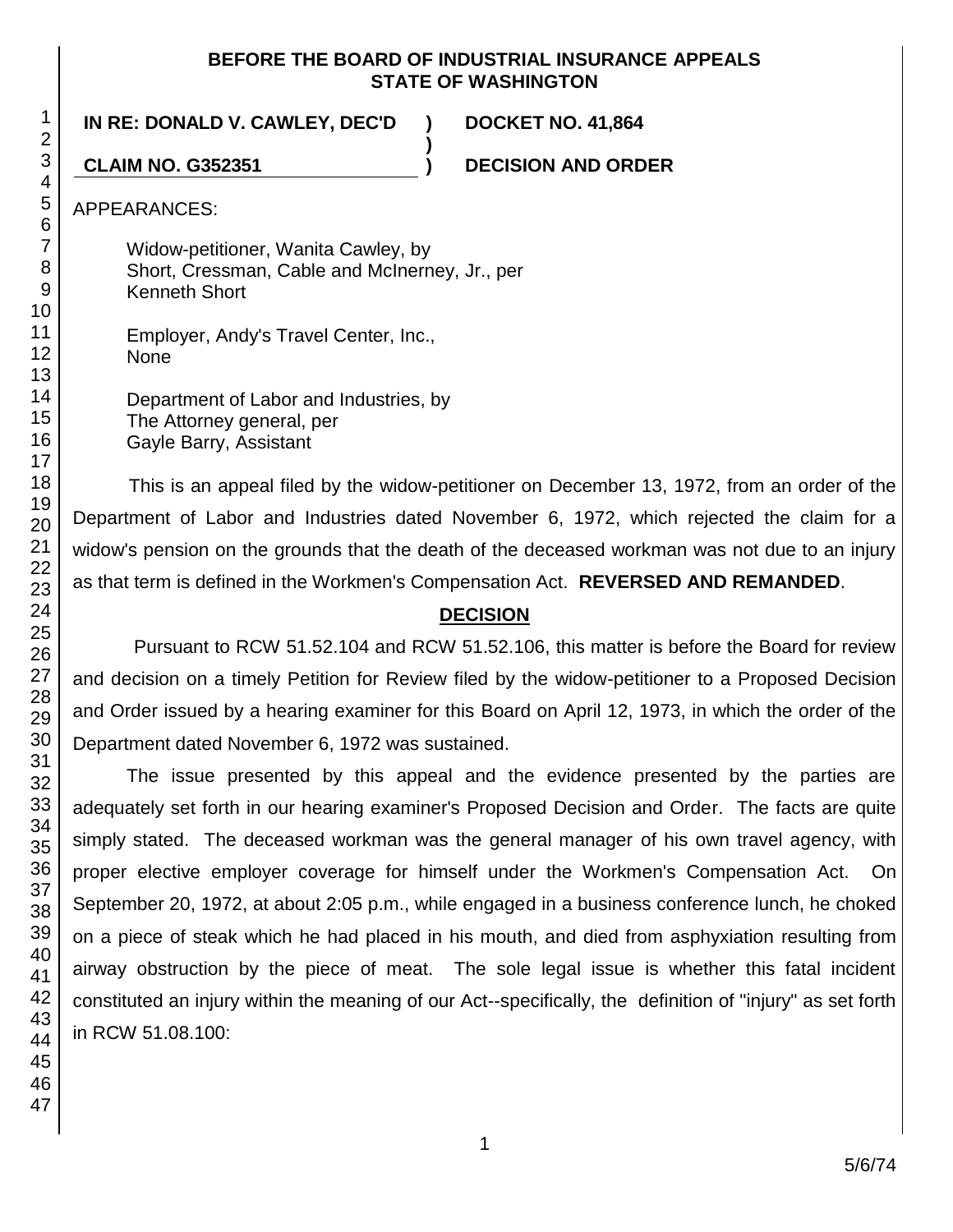"'Injury' means a sudden and tangible happening, of a traumatic nature, producing an immediate or prompt result, and occurring from without, and such physical conditions as result therefrom."

The hearing examiner upheld the Department's rejection of this claim on the basis of Flynn v. Department of Labor & Industries, 188 Wash. 346 (1936)--a case which he deemed to be directly in point and therefore controlling herein, particularly because that case found no occurrence "from without" as required by that phrase in the statutory definition of injury. We cannot agree that the Flynn case controls.

It is to be noted that the only pathological condition presented in Flynn involved the heart. Accordingly, the case falls within a unique class. Historically, heart cases have been governed by special rules in this jurisdiction, insofar as meeting the requirements of the term "injury" under our Act. Prior to Windust v. Department of Labor & Industries, 52 Wn.2d 33 (1958), a heart attack which resulted from routine work exertion was compensable as an "injury". As stated in McCormick Lumber Company v. Department of Labor & Industries, 7 Wn.2d 40 (1941), a heart case:

> "An accident arises out of the employment when the required exertion producing the accident is too great for the man undertaking the work, whatever the degree of exertion or the condition of the workman's health." (Emphasis, the courts.)

Windust, supra, expressly overruled McCormick, supra, and the rule has since prevailed that the work exertion precipitating the heart attack must be "unusual" in order for the heart attack to qualify as an "injury". Over the years, however, regardless of which rule applied, it has always been the law that such exertion had to grow out of the workman's employment. In other words, it has been the uniform rule in heart cases that the exertion precipitating the heart attack-- be it usual or unusual--had to "arise out of" the workman's employment.

In Flynn, the workman suffered a coughing seizure which placed an undue and fatal strain on his heart. The strain or exertion on the heart (coughing), however, did not arise out of the workman's employment. Rather it resulted from the work-man accidentally swallowing tobacco he was chewing. The chewing of tobacco and the swallowing thereof was a risk strictly personal to the workman, having no relationship to the work whatsoever. Had the workman suffered his coughing seizure as a result of the inhalation of fumes, dust, smoke, or the like, from the job, a different result would have undoubtedly obtained. See, e.g., Barrett v. Department of Labor & Industries, 52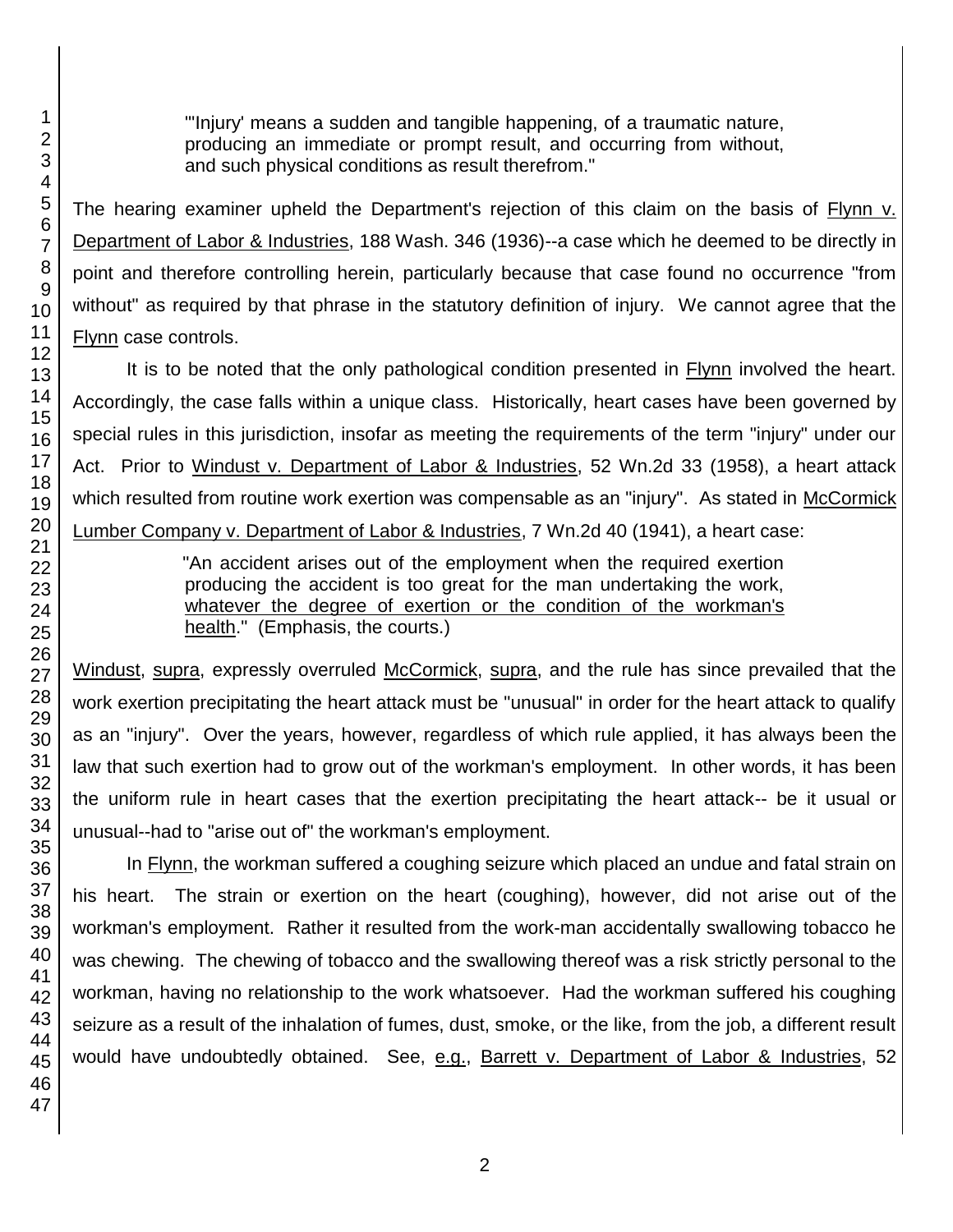Wn.2d 439. Thus, the Flynn result accords with the general rule of heart cases to the effect that the precipitating exertion or strain must have arisen out of the employment.

The **Flynn** case, however, was decided in 1936, which was prior to the time that any special rule governing heart attack cases had been clearly and definitively stated by the court. Accordingly, the court neither approached nor resolved Flynn as a "heart" case, but rather measured the factual circumstances against the backdrop of the statutory definition of "injury", the same as any other accident not involving the heart. That statutory definition, as previously noted, reads as follows:

> "'Injury' means a sudden and tangible happening, of a traumatic nature, producing an immediate pr prompt result, and occurring from without, and such physical conditions as result therefrom." RCW 51.08.100

The court noted that under the statute there must be a "happening" which was both "of a traumatic nature" and "occurring from without". It took the position that the only "happening" that "occurred from without" was that the workman took a quick gulp of air when he called out to a fellowworkman. As to this, the court held:

> " . . . air only entered, and air entering through natural passages and in a natural way cannot be a 'happening of a traumatic nature'."

Thus, the court seemed to be saying that the "happening" and "occurring from without" must take the form of external physical violence in order to qualify as being traumatic. In other words, it was the "traumatic nature" which was missing. If so, this supposed requirement has long since been abandoned. As stated in the later case of Petersen v. Department of Labor & Industries, 40 Wn.2d 635 (1952), with reference to the statutory definition of injury:

> " . . . our decisions . . . unmistakably dispense with the showing of an external physical violence." (Emphasis supplied.)

Unlike **Flynn**, the case now before us is not a "heart" case, but one of asphyxiation resulting from the workman choking on a piece of steak he was eating during a business lunch. Accordingly, the law governing what may be termed "non-heart" cases applies. In this regard, if is to be noted that under our statute an injury, to be compensable, need not "arise out of" employment. It is sufficient if the injury occurs "in the course of" employment. See Tilly v. Department of Labor & Industries, 52 Wn.2d 148; RCW 51.32.010.

Perhaps this distinction is best pointed up by the Utah case of Tavey v. Industrial Commission of Utah, 150 P.2d 379, wherein the court stated: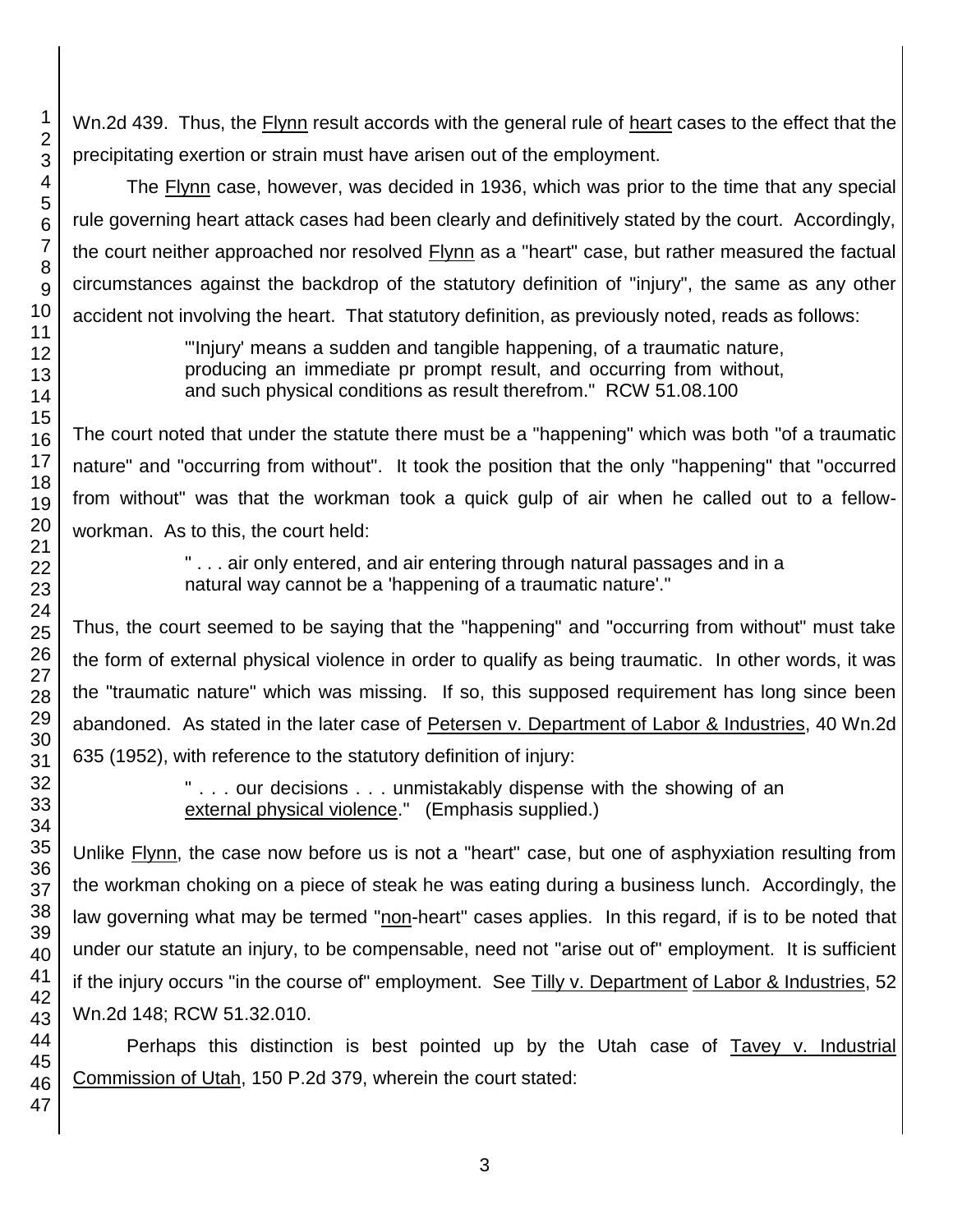1

" . . . Our statute does not require that an injury, to be compensable, must both arise out of and occur in the course of employment. In its present form, it is more liberal toward the workman than the compensation statutes of most of the states or the original compensation statute of England from which these were derived. . . . Under this [Utah] statute an injury may be compensable if caused by accident occurring in the course of employment, regardless of whether it grows out of any special hazard connected with the employment." (Emphasis supplied.)

This language is also appropriate to the Washington statue.

It is undisputed that the workman was in the course of his employment while eating his lunch in this case. Thus, if the choking incident qualifies as an "injury", the resulting death must be held compensable.

As previously noted, whatever may have been the state of the law regarding "traumatic happening" at the time of Flynn, supra, it has long since been the rule that no showing of external physical violence is necessary for an incident to qualify as "traumatic" under the definition of "injury". Petersen v. Department of Labor & Industries, supra, and cases cited therein.

Here, the workman died of asphyxia--that was the only pathological cause of death. This resulted from the intake of a foreign body (a piece of steak) which, instead of traveling the normal course down the esophagus into the digestive system, accidentally lodged in the trachea, thereby cutting off the workman's life-sustaining oxygen. Certainly, this constituted a very "sudden and tangible happening", and the intake of the piece of steak certainly "occurred from without". The lodging thereof in the trachea with resulting fatal asphyxia was clearly "traumatic" under the normal under- standing of what word.

As persuasive authority from other jurisdictions, petitioner has cited two cases which we deem to be especially relevant. In the first, Pickett v. Pacific Mutual Life Insur- ance Company, 22 A. 811, the Supreme Court of Pennsylvania held that asphyxiation due to gas inhalation constituted an "external, violent and accidental" injury within the decedent's insurance policy. It seems to us the work "external" is equivalent to the phrase "occurring from without" and the word "violent" would equate with the word "traumatic". More specifically, the court stated in Pickett:

> "Was the death of the intestate caused by or through 'external, violent, and accidental means', within the language of the policy? . . . We should say that death was due to external and violent means as clearly as drowning. . . . The cause of death came from outside as surely as would a rifle ball, or water in the case of drowning. The escape of gas into the room was violent in the same sense that would be the flow of water into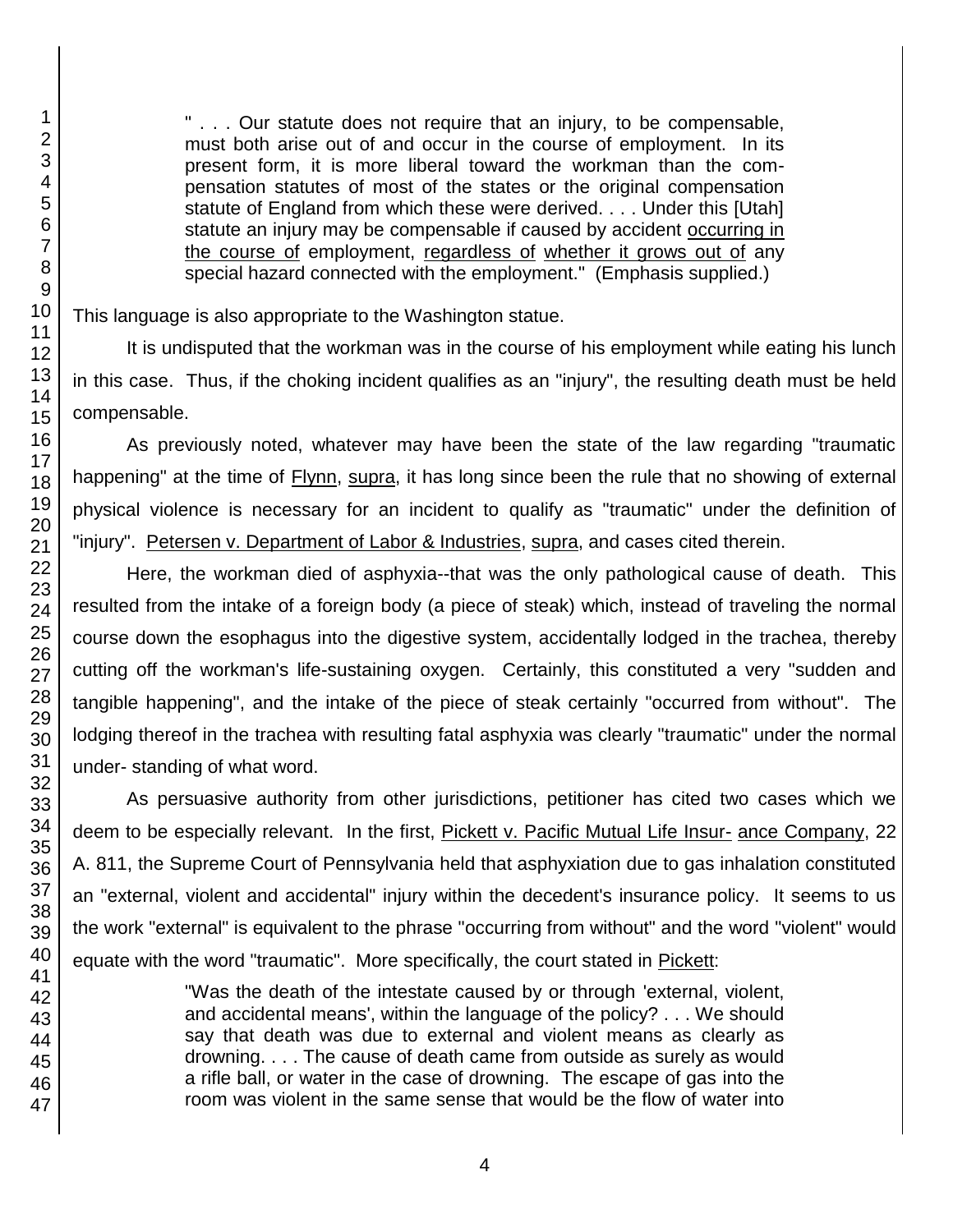a wrecked vessel. In either case, the external means constitute the cause which produces death. It is a violent death, produced by an external power, not natural."

The second case, Snyder v. General Paper Company, 152 N.W.2d 743 (1967), a Minnesota case, is factually on all fours with the instant case. There, a salesman choked on a piece of meat and died of asphyxia while entertaining a prospective customer at dinner. The issue on appeal was not whether or not the asphyxiation from choking on a piece of meat constituted an injury, but whether or not the admitted injury was allowable under the Minnesota statute which requires an injury to be one "arising out of and in the course of employment." In a six-three decision, the Supreme Court of Minnesota held the injury compensable as "arising out of" as well as being "in the course of" the decedent's employment.

Thus, even under a statute with a more restrictive coverage requirement than our own, the instant case would be allowable.

In conclusion, we hold that the decedent herein sustained an "injury" within the meaning of RCW 51.08.100, while in the course of his employment, thereby entitling his widow to a pension and other benefits as provided by law.

# **FINDINGS OF FACT**

Based upon the record, the Board makes the following findings:

- 1. On November 2, 1972, the widow-petitioner, Wanita Cawley, filed a claim with the Department of Labor and Industries for benefits for widow and children, based upon the death of her husband, Donald V. Cawley, on September 20, 1972. On November 6, 1972, the Department issued an order rejecting the claim. On December 13, 1972, the widowpetitioner filed a notice of appeal, and on January 3, 1973, this Board issued an order granting the appeal.
- 2. Appellate proceedings were conducted before the Board of Industrial Insurance Appeals, and on April 12, 1973, a hearing examiner for this Board entered a Proposed Decision and Order in connection with this appeal. Thereafter, within the period of time provided by law, a Petition for Review was filed and the case referred to the Board for review as provided by RCW 51.52.106.
- 3. The decedent, Donald V. Cawley, died on September 20, 1972, from asphyxiation resulting from choking on a piece of steak he was eating in the course of a business conference lunch.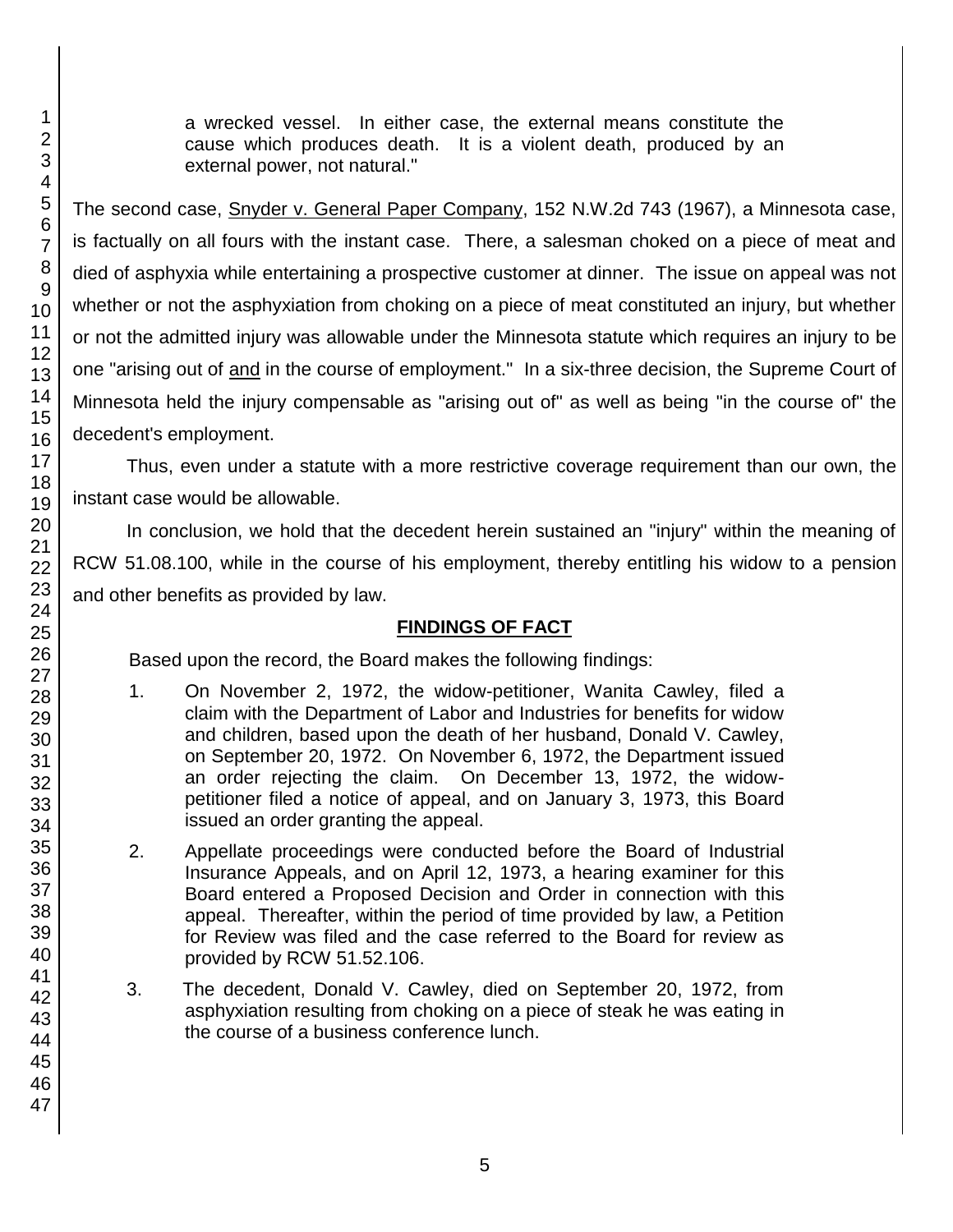47

## **CONCLUSIONS OF LAW**

Based upon the foregoing findings, the Board makes the following conclusions:

- 1. The Board has jurisdiction of the parties and subject matter of this appeal.
- 2. The decedent, Donald V. Cawley, died on September 20, 1972, as a result of an industrial "injury" as that term is defined by RCW 51.08- .100.
- 3. The decedent, Donald V. Cawley, was in the course of his employment at the time of death.
- 4. The order of the Department of Labor and Industries dated November 6, 1972, rejecting this widow's claim for benefits, should be reversed, and this claim remanded to the Department of Labor and Industries with instructions to allow the claim and to make such payments therein as may be indicated and authorized by law.

It is so ORDERED.

Dated this 6th day of May, 1974.

## BOARD OF INDUSTRIAL INSURANCE APPEALS

/s/\_\_\_\_\_\_\_\_\_\_\_\_\_\_\_\_\_\_\_\_\_\_\_\_\_\_\_\_\_\_\_\_\_\_\_\_\_\_\_\_ PHILLIP T. BORK Chairman

/s/\_\_\_\_\_\_\_\_\_\_\_\_\_\_\_\_\_\_\_\_\_\_\_\_\_\_\_\_\_\_\_\_\_\_\_\_\_\_\_\_

R.H. POWELL Member

# **DISSENTING OPINION**

I disagree with the majority in this case.

My review of the record made leads me to the conclusion that the proposed Decision and Order dated April 12, 1973 fairly summarizes the testimony in this record and reaches the proper conclusion.

I believe we should look at the Act as providing "work" injury insurance, and I do not believe that the Act contemplated blanket sickness and risk coverage for all fortuitous events; certainly not for this type of risk of living, attempting to bolt a piece of meat obviously too large to be swallowed. There was no traumatic happening occurring from without here. The victim was merely engaged in eating lunch and certainly the object, which was a piece of steak, was within his body at the time he strangled on it. His airway became blocked and he died of asphyxia, which is certainly a condition occurring from within.